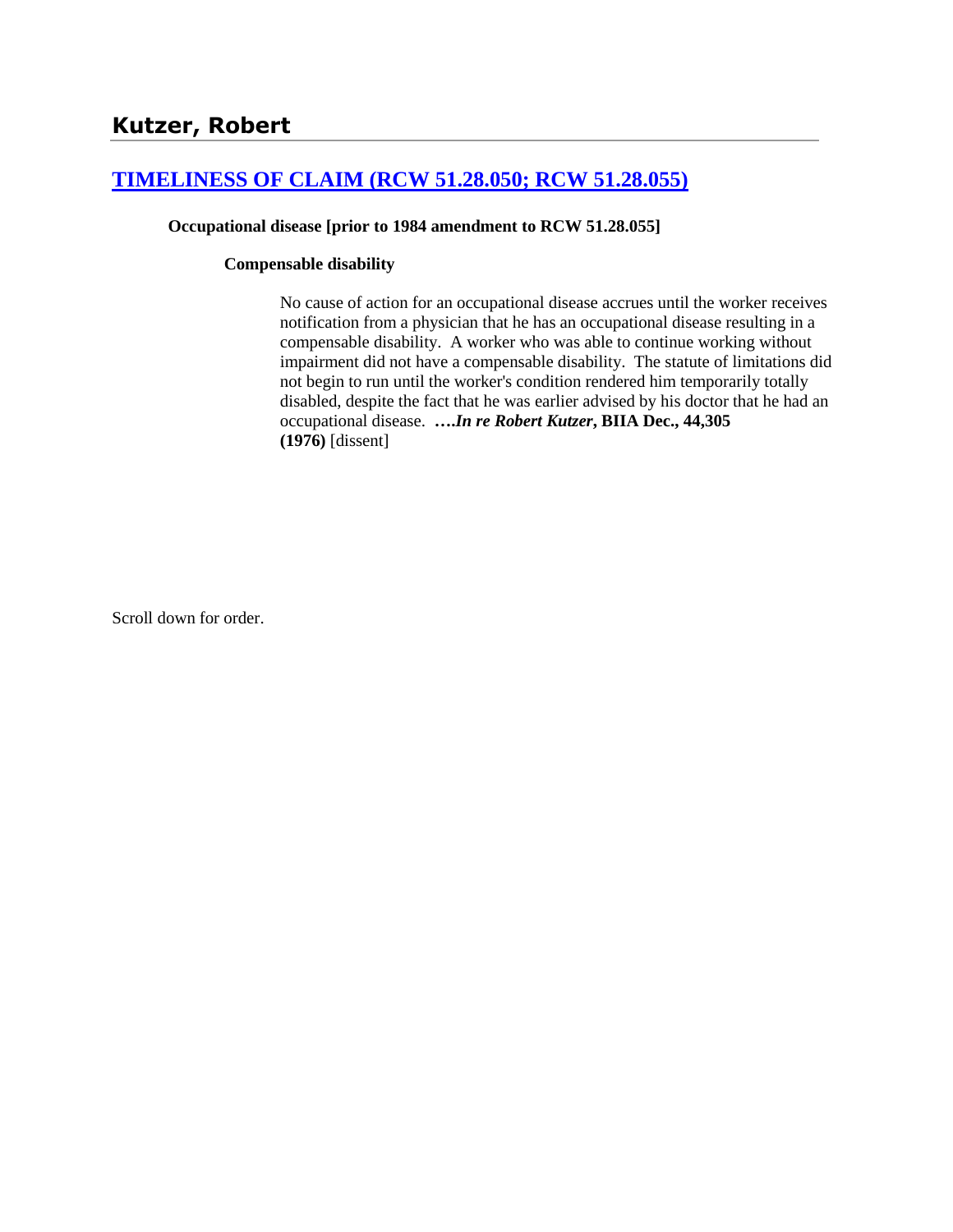## **BEFORE THE BOARD OF INDUSTRIAL INSURANCE APPEALS STATE OF WASHINGTON**

**)**

**IN RE: ROBERT D. KUTZER ) DOCKET NO. 44,305**

**CLAIM NO. G525281 ) DECISION AND ORDER**

APPEARANCES:

Claimant, Robert D. Kutzer, by William A. Stiles, Jr.

Employer, Marine Asphalt Company, Inc., by John Cheney

Department of Labor and Industries, by The Attorney General, per James D. Pack, Assistant

This is an appeal filed by the claimant on July 15, 1974, from an order of the Department of Labor and Industries dated June 7, 1974, which rejected this claim on the grounds: 1. The claimant's condition is not the result of injury alleged; 2. That the claimant's condition pre-existed the alleged injury and is not related thereto; 3. That no claim was filed within one year from the date on which the claimant was informed by a physician that an occupational disease had been contracted. **REVERSED AND REMANDED**.

# **DECISION**

Pursuant to RCW 51.52.104 and RCW 51.52.106, this matter is before the Board for review and decision on a timely Petition for Review filed by the Department of Labor and Industries to a Proposed Decision and Order issued by a hearing examiner for this Board on July 15, 1975, in which the order of the Department dated June 7, 1974 was reversed, and the claim remanded to the Department with direction that the Department allow the claim as an occupational disease and take such other and further action as may be indicated and authorized or required by law.

The Board has reviewed the evidentiary rulings of the hearing examiner and finds that no prejudicial error was committed and said rulings are hereby affirmed.

The record establishes that on June 11, 1973, and for some period of time prior thereto, perhaps several years, the claimant had been suffering from a lung condition diagnosed as allergic bronchitis. According to the claimant's attending physician and the medical witness herein, Dr. Lawrence A. Whoolery, the cause of this condition may be various things, among which are toxic fumes from welding and hot oil and diesel fumes and smoke. The claimant had been a welder for a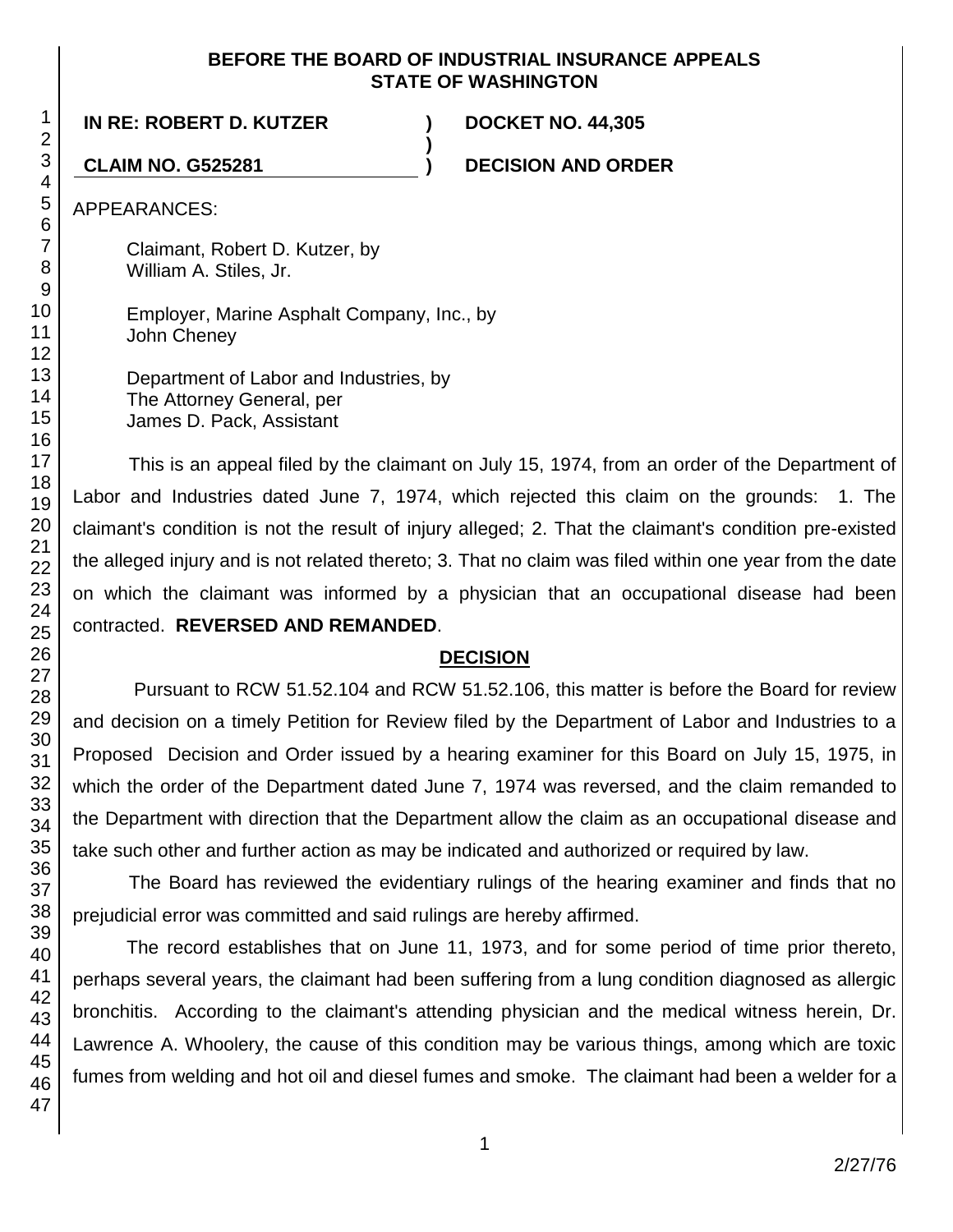number of years, the last 3½ years prior to June 11, 1973, involving a full-time work for this employer, Marine Asphalt Co., Inc., where he was constantly exposed to such substances. It was Dr. Whoolery's firm opinion that such occupational exposure was the cause of claimant's allergic bronchitis.

On June 11, 1973, the claimant suffered symptoms of extreme shortness of breath and nausea while working as a welder for this employer, and inhaling fumes from hot grease on a gear and flux from a welding rod. He started to leave for home in his own vehicle, but "passed out" while still on the employer's premises, and was thereafter taken to Dr. Whoolery for treatment. At that time, he was told that he should not continue to pursue his occupation, for the reason that the welding and other fumes were exacerbating and causing a worsening of his bronchitis. He accordingly ceased the employment, and said he hasn't worked since.

In the Proposed Decision and Order, the hearing examiner found that the claimant's bronchitis condition was related to his occupational exposure and constituted an occupational disease, in accord with Dr. Whoolery's medical opinion. The hearing examiner also found that claimant "filed his claim within one year from the date he was informed by a physician that he had contracted an occupational disease." Accordingly, the Proposed Decision and Order directed allowance of the claim.

It was this latter determination, as to the timely filing of the claim, which Department's counsel specifically challenges in his Petition for Review.

The claim was not filed with the Department until December 11, 1973, and therefore counsel argues that it is invalid and not compensable because it was not filed within one year following November 1972, during which month the claimant was advised by Dr. Whoolery, on more than one occasion, that his lung troubles were caused by his occupational exposure. Dr. Whoolery's testimony does clearly establish that he so notified the claimant of the occupational nature and causation of his bronchial disease, in November 1972. The following quotes from the doctor's testimony are clearly illustrative:

- "A. On the physical examination on November of-- 9, 1972, according to my records here, he was advised at that time that the hot oil and diesel fumes and exhaust fumes and what not, were causing his--his trouble." **....**
- Q Back in November, 1972, is it likely that you discussed with him the situation of his lung problems and the possible or probable relation-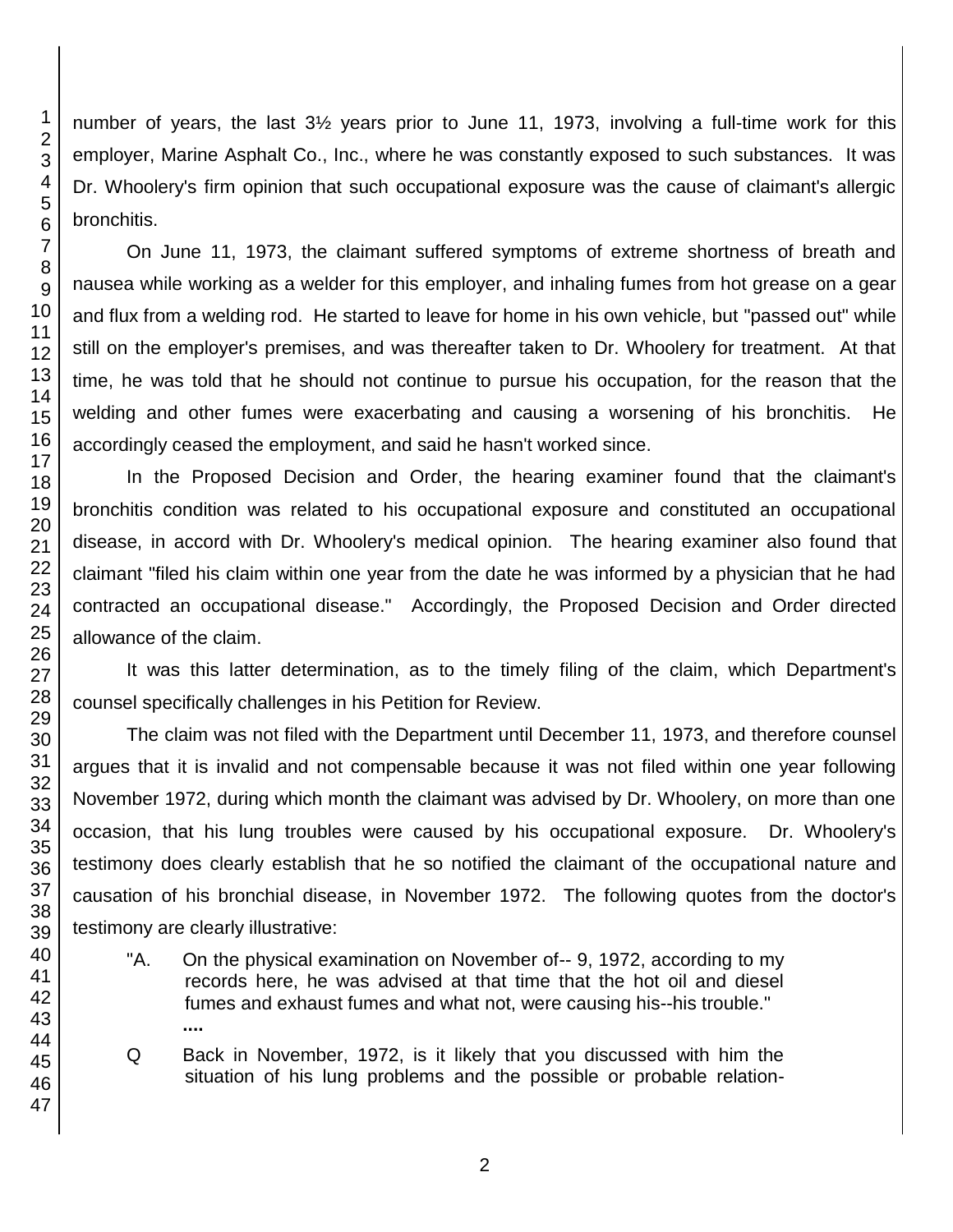ship of those lung problems to this exposure that you mentioned of the hot oil and diesel fumes and exhaust fumes at work? A Yes, I'm sure I discussed this with Mr. Kutzer in November of '72. He was seen by me on November 19, 1972, complaining of shortness of breath and I'm sure, at that time, that I discussed the probability of his condition being aggravated by hot oil and diesel fumes. Q Is it likely, Doctor, that at that time you advised him of your opinion as to the probability of relationship of his troubles to the exposure at work? A I feel that that is true, yes. Q Did you also discuss with him the same subject on a visit of November 16, 1972? A I imagine my description at that time would be along the same lines as the one earlier in November. My diagnosis in my record indicates that or states that he was allergic to diesel oil and welding fumes." However, under our Supreme Court's interpretations of the one-year statutory limitation for filing of occupational disease claims, this physician's notification is not enough, of itself, to hold that the statute had run. RCW 51.28.055 reads as follows: "Claims for occupational disease or infection to be valid and compensable must be filed within one year following the date the workman had notice from a physician of the existence of his occupational disease, without reference to its date of origin." Our Court has interpreted this to mean that the running of the statute of limitations does not commence until the workman is given notice by a doctor "that his disabling disease is occupational in its nature and causation." In other words, he must be made aware of the fact, by a doctor, that he has a disease that in the doctor's opinion is related to his occupation. Williams v. Department of Labor and Industries, 45 Wn. 2d 574; Nygaard v. Department of Labor and Industries, 51 Wn. 2d 659. As above pointed out, this requirement was met in November of 1972, in this case. There is, however, an additional event which must occur before the one-year period

commences to run, which was established by the Williams and Nygaard cases, supra. This further requirement was not alluded to in the Department's Petition for Review. The Court said, in Williams:

> "No cause of action, of course, can accrue for an occupational disease before it reaches a stage of development for which it is compensable at least in some degree." (Emphasis supplied)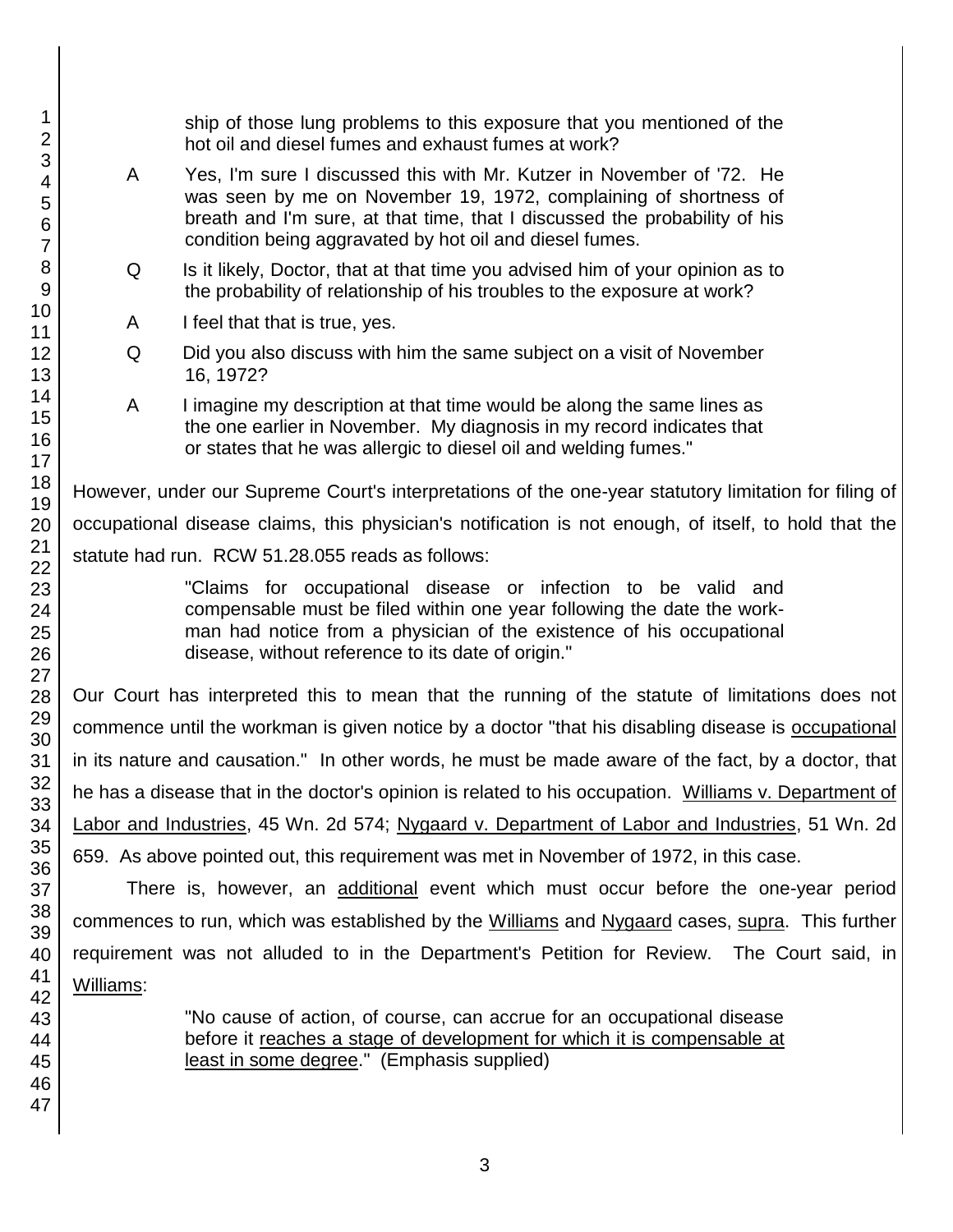Any doubt as to the meaning of this statement was dispelled in Nygaard, supra, when the Court explained:

> "A disease, and full knowledge of it, may exist long before a compensable disability develops. This court has already adopted the rule that the period allowed for filing a claim for an occupational disease does not commence to run prior to the time some degree of disability, amounting to a compensable disability, results." (Emphasis supplied)

In applying this principle to the facts in Nygaard, the Court observed that at no time prior to the date of Nygaard's collapse on the job was he required to miss work due to his alleged occupational disease, and the record did not show that "his ailment had, in any way, impaired his efficiency as a workman until his collapse..." In other words, there was no temporary, permanent partial, or permanent total disability, until the time of his "collapse," at which time of course a status of temporary total disability -- a "compensable" disability -- existed. Since the claim was filed by Nygaard well within a year after this compensable disability began, the Court concluded that it was timely filed.

Thus, it can be seen that two events must take place to start the running of the one-year claim filing period: (1) Notice to the workman by a doctor that his disease is occupational in its nature and causation; and (2) The disease must have reached the point where some sort of compensable disability results from it. Until one year has passed from the occurrence of both of these events, a claim is not invalid because of untimely filing.

Applied to the facts of the instant case, it is clear, as we have heretofore pointed out, that event (1) occurred in November 1972.

However, as to event (2), careful review of the record convinces us that the first time claimant can be said to have suffered a known compensable disability from his allergic bronchitis was on June 11, 1973, when he had the severe episode at his job and had to quit work on his doctor's advice, thus becoming temporarily totally disabled. Although he had some previous milder allergic bronchitis attacks requiring him to see the doctor, specifically in November 1972, and apparently on one occasion in 1968, there is no definite evidence that he was required to lay off work thereby, or that his welding work which he regularly performed was in any way impaired prior to the incident of June 11, 1973. He testified that the condition began to "bother" him more in about February 1973, but he still worked steadily and full-time up until the June 11, 1973 incident. The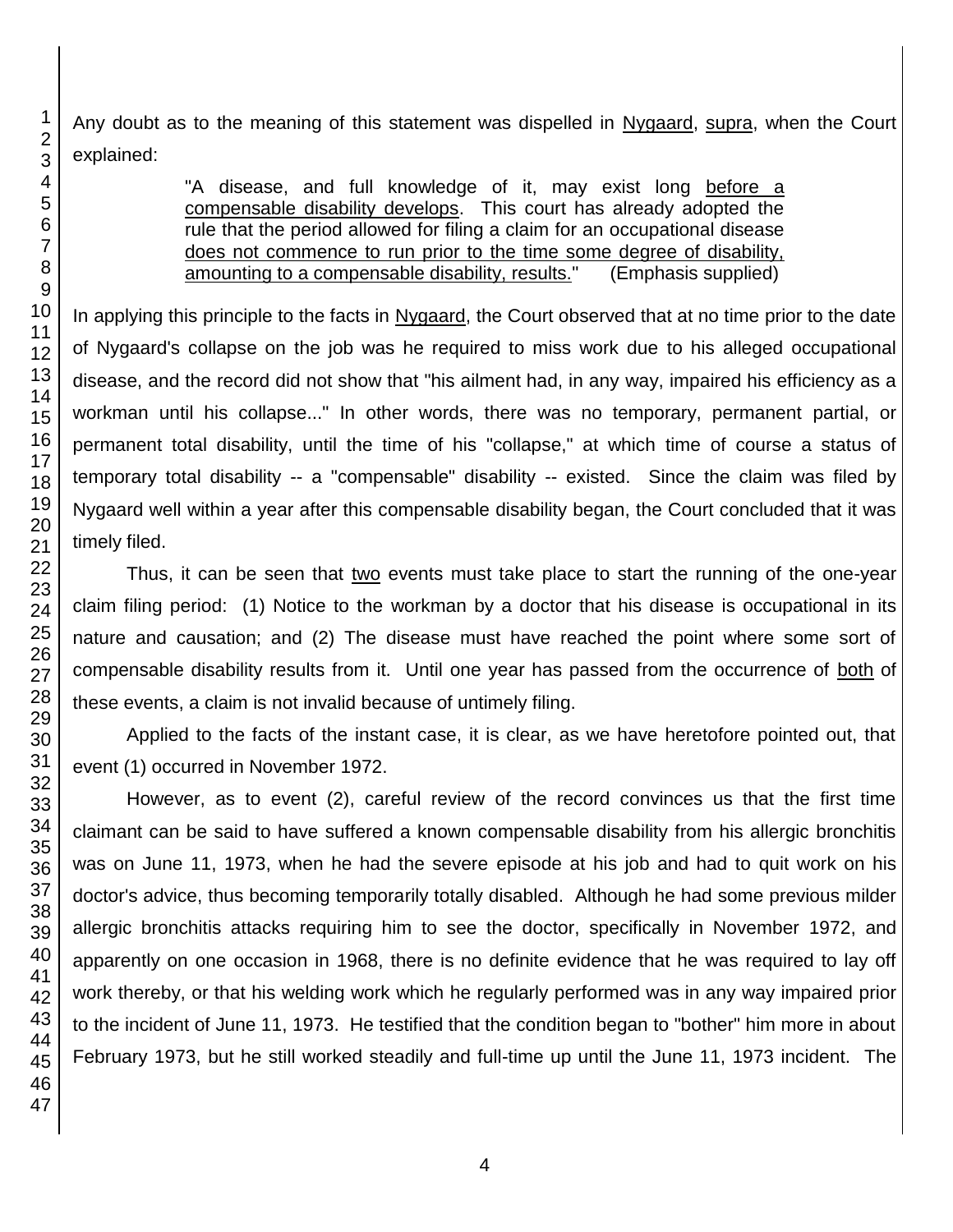satisfactory way in which he performed, and the fact of his regular full-time work up until that date, was corroborated to a considerable degree by the employer's witnesses.

The filing of this claim on December 11, 1973, was obviously within one year from the date of first apparent development of compensable disability on June 11, 1973. The claim was therefore timely.

# **FINDINGS OF FACT**

After a careful review of the record, and in view of the foregoing discussion, the Board finds as follows:

- 1. On December 11, 1973, the claimant filed a report of accident with the Department of Labor and Industries alleging an injury or occupational disease occurring to the claimant on June 11, 1973, while in the course of his employment with Marine Asphalt Co., Inc., as a welder. On June 7, 1974, the Department entered an order rejecting the claim on the grounds: (1) That claimant's condition is not the result of injury alleged; (2) That the claimant's condition pre-existed the alleged injury and is not related thereto; (3) That no claim was filed within one year from the date on which claimant was informed by a physician that an occupational disease had been contracted. Claimant appealed to this Board on July 15, 1974, and on July 26, 1974, the Board granted the appeal and ordered hearing proceedings thereon.
- 2. For several years prior to June 11, 1973, the claimant had been employed steadily and full-time as a welder by the Marine Asphalt Co., Inc., and in connection with his duties he was exposed to inhalation of toxic welding fumes and hot oil and diesel fumes and smoke.
- 3. For some period of time, perhaps several years, prior to June 11, 1973, the claimant had been suffering from a lung condition described as allergic bronchitis.
- 4. On or about November 9, 1972, the claimant was informed by his doctor that his allergic bronchitis condition was related to the inhalation of welding fumes and other irritating smoke and fumes at work. He was not advised by the doctor at that time to cease his employment as a welder or to limit his work activity in any way. On November 9, 1972, and thereafter, the claimant's efficiency and ability to perform his work was not noticeably affected by his bronchitis condition, and he continued to work regularly and full-time for this employer until June 11, 1973.
- 5. On June 11, 1973, the claimant developed a further exacerbation and worsening of his allergic bronchitis, as the result of inhaling smoke and fumes from welding and from hot grease on gears on which he was working in the course of his employment. Medical treatment was necessary, and he had to quit his employment on his doctor's advice on June 11, 1973, because of the bronchitis condition.